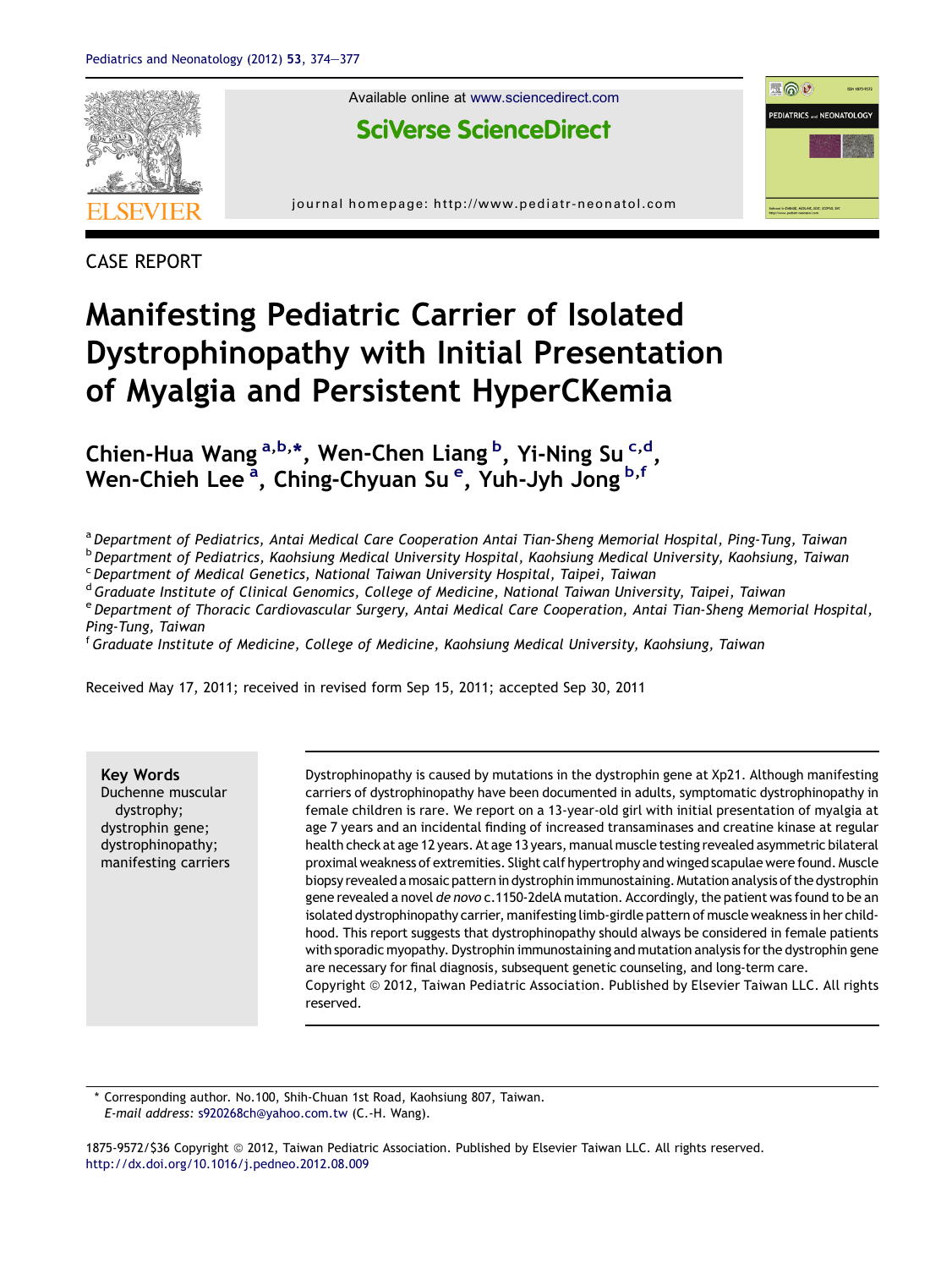#### 1. Introduction

Mutations in the dystrophin gene at Xp21 lead to a spectrum of phenotypes termed the dystrophinopathies, comprising Duchenne muscular dystrophy (DMD), Becker muscular dystrophy (BMD), and dilated cardiomyopathy (DCM). DMD is the most severe phenotype, with onset of weakness in early childhood, wheelchair dependence by the early teen years, and death usually in the third decade due to cardiac and respiratory failure. BMD is less common and is a milder form of the disease, in which patients are usually ambulatory until adult years and may have a normal life span. Due to the Xlinked inheritance of this disorder, female carriers are not supposed to display disease phenotypes. However, approximately 2.5-10% of female carriers have been shown to be symptomatic, and 2% of them had no family history of muscular dystrophy.<sup>[1](#page-3-0)-[3](#page-3-0)</sup> A cohort study reported that the mean age of onset was 33 years, and symptoms were usually not evident before age 16 years among manifesting female adult carriers.[4](#page-3-0) Muscle weakness was the most common presenting symptom to variable extent. Elevated serum creatine kinase  $(CK)$  has been observed in half of DMD carriers. $4$  The most common mechanisms accounting for manifesting female carriers have been associated with a skewed X-inactivation and X-autosome translocation.<sup>[5,6](#page-3-0)</sup> Herein, we report on a 13year-old girl with early onset of myalgia and incidental finding of hypercreatine kinasemia (hyperCKemia), leading to the discovery of isolated dystrophinopathy with a novel de novo microdeletion mutation (c.1150-2delA).

### 2. Case Report

This 13-year-old girl had no family history of neuromuscular disease. She was a full-term baby born via normal spontaneous delivery. Her developmental milestones were normal during infancy. However, she was able to walk independently at the age of 18 months and claimed to be a slow runner since early childhood. At the age of 7 years, she easily felt fatigue and myalgia while dancing or running. The condition was stationary and nonprogressive thereafter. At the age of 12 years, the patient was incidentally found to have hypertransaminemia (glutamic-oxalacetic transaminase: 89 IU/L, glutamic-pyruvic-transaminase: 59 IU/L, normal range: 10-42) at a regular health check and subsequently elevated serum CK level (4,268 IU/L; normal range <150 IU/L). In the meantime, she also frequently complained of muscle cramps. It took 22 seconds for her to run 100 m. Due to these findings, she was referred to us for further investigation. On physical examination, the girl had slight calf hypertrophy and mild contracture in the right knee joint. Mild winged scapula was also noted, along with symmetric facial expression and completely buried eyelashes. Opthalmoplegia was negative. Toe and heel gait were normal. Gowers' sign was negative. The Achilles and patellar tendon reflexes were both decreased. Grip and percussion myotonia were both negative. Manual muscle test (MMT) identified asymmetric muscle weakness, predominantly in the right shoulder and pelvic girdle (MMT score: 3 of 5 in the right extremities and 4 of 5 in the left extremities). The patient had an MMT score of 5 in the distal joints, including wrist and ankle joints.

Laboratory tests including lactate, complete blood count, autoantibodies, thyroid function, and electrolytes all revealed normal values. A routine urine test showed no myoglobinuria. Electrocardiogram, echocardiogram, and cognitive function also revealed no abnormalities. However, electromyogram demonstrated myopathic change, showing abnormal spontaneous activity with positive wave and fibrillation, and small amplitude motor unit potential (Figure 1). A computed tomography scan of muscle showed no significant atrophic change. Thus, a muscle biopsy specimen was obtained over the left biceps brachii for further evaluation. On hematoxylin-eosin staining, dystrophic changes including myofiber size variation, increased number of internal nuclei, and scattered necrotic and regenerating fibers were seen. Dystrophin immunostaining demonstrated a mosaic pattern, compatible with the findings for carriers of dystrophinopathy<sup>[8](#page-3-0)</sup> ([Figure 2\)](#page-2-0). Immunohistochemical studies for  $\alpha$ -,  $\beta$ -,  $\gamma$ -, and  $\delta$ -sarcoglycan revealed faint stainings at the sarcolemma of dystrophin-deficient myofibers. Other immunohistochemical stainings including  $\alpha$ -dystroglycan, merosin, dysferlin, vaceolin-3, and collagen VI all showed no abnormalities. Meanwhile, a multiplex polymerase chain reaction test combined with multiplex ligation-dependent probe amplification was performed, and no deletion or duplication of the dystrophin gene was detected. Highresolution melting analysis with direct sequencing of the dystrophin gene identified c.1150-2delA mutation, which presented as a splicing site mutation. The same mutation was not found in either of the patient's parents [\(Figure 3](#page-2-0)). The patient was not on any specific treatment but followed up regularly for skeletal muscle and cardiac functions.<sup>[9](#page-3-0)</sup>

### 3. Discussion

The initial presentation of disease in our patient was myalgia when she was 7 years old. The disease became noticeable because of elevation of liver aminotransferases at the age of 12 years, which then led to the finding of hyperCKemia and ultimately the diagnosis of muscular dystrophy, although muscle weakness was still not prominent. Our report suggests that dystrophinopathy should be considered for female patients with persistent



Figure 1 (A) Motor unit potential (MUP) from the deltoid posterior muscle showed myopathic pattern. Mean duration of MUPs was 7 ms, and mean amplitude of MUPs was 389  $\mu$ V. (B) Spontaneous fibrillation potentials and positive wave were observed.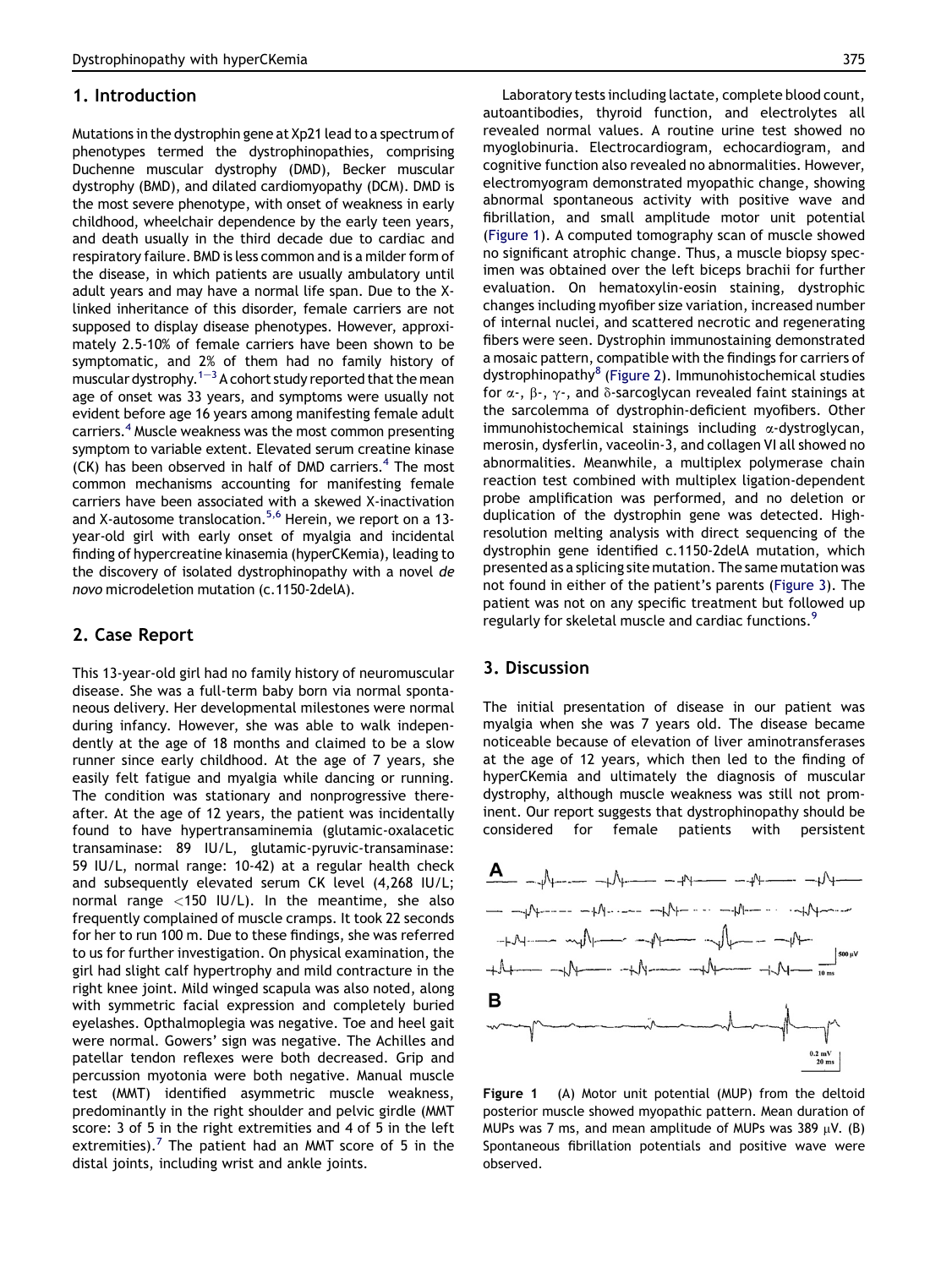<span id="page-2-0"></span>

Figure 2 (A) Hematoxylin-eosin staining of the muscle biopsy from the biceps brachii showed variations in myofiber size, an increase in central nuclei, and scattered regenerating fibers and necrotic fibers. (B) An immunohistochemical study with anti-Cterminus (DYS3) antibodies showed some muscle fibers with complete membrane staining and others with either reduced or variable staining (mosaic pattern).

hyperCKemia even in the absence of a family history of dystrophinopathy.<sup>[10](#page-3-0)</sup>

The spectrum of clinical presentations in manifesting carriers is quite wide, ranging from a rapidly disabling DMD-like phenotype to a very mild late-onset presentation.<sup>[11](#page-3-0)</sup> However, the most common symptom has been shown to be muscular weakness. In 22 carriers with muscle weakness, 18 (82%) carriers were predominately asymmetric involved. Nine carriers (41%) had weakness limited to shoulder girdles or upper  $arms.<sup>4</sup>$  $arms.<sup>4</sup>$  $arms.<sup>4</sup>$  The clinical manifestation somehow resembles limb girdle muscular dystrophy, a heterogenous group of muscle disorders characterized by predominant weakness and wasting of muscles of the pelvic and shoulder girdle. Our report thus shows that muscle biopsy remains a commonly useful and sometimes irreplaceable method to differentiate dystrophinopathy from other muscular dystrophies.<sup>[11](#page-3-0)</sup>

Approximately 70% of DMD carriers have preclinically or clinically evident myocardial involvement, and the incidence increases significantly with age. More than 90% of carriers with cardiac involvement become symptomatic after the age of 16 years.<sup>12</sup> In a prospective study among 99 DMD/BMD carriers with a median follow-up of 9 years, 11 carriers (approximately 10%) with DCM were identified. Nine of them eventually developed DCM during the followup period. Cardiac abnormalities in DMD/BMD carriers are progressive, as in patients with DMD/BMD.<sup>[13](#page-3-0)</sup> Therefore, we should inform the patient of the risk of developing DCM and the importance of regular cardiac assessments.<sup>[14](#page-3-0)</sup>

Previous studies found no correlation between phenotype and genotype in manifesting carriers.<sup>[5,11](#page-3-0)</sup> However, behavior problems have been reported to be associated with deletion or duplication of the dystrophin gene.<sup>5</sup> In our patient, mutation analysis revealed a splicing site mutation (c.1150- 2delA) that was supposed to cause deletion or insertion. Our patient showed normal mental and cognitive functions. Future studies with larger numbers of participants would be necessary to further verify whether a genotype-phenotype



Figure 3 The index patient carried dystrophin gene microdeletion (c.1150-2 del A). Her father and mother did not carry the deletion.